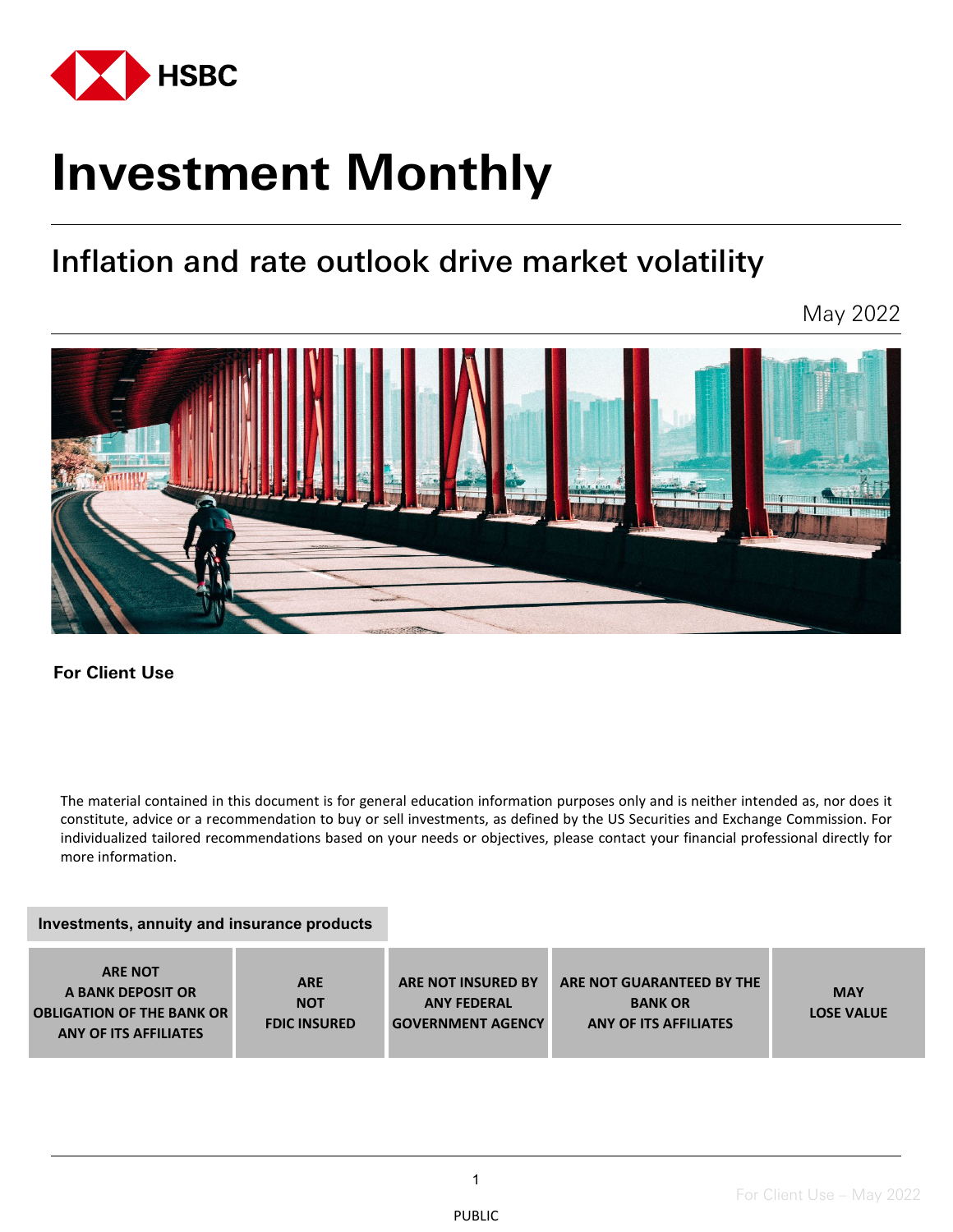

# **Investment Monthly**

## Inflation and rate outlook drive market volatility

May 2022



#### **Key takeaways**

- Geopolitical tensions, Covid lockdowns in China and rising wages continue to push inflation higher. Even though it may have peaked, persistent supply chain disruptions will support inflation to stay high into 2023. Energy and Materials stand to benefit.
- We still think a recession in 2022 is unlikely. We prefer short-dated corporate bonds, value and dividend stocks, and upgrade Healthcare stocks for their resilient properties.



Xian Chan Chief Investment Officer, Wealth Management, HSBC



Lucia Ku Head of Wealth Insights HSBC Wealth and Personal Banking

◆ Regionally, US and Asia remain our top picks thanks to healthy earnings outlook. ASEAN is particularly attractive with strong consumer demand while Europe is challenged by high inflation, slower growth and negative macro implications from the Ukraine conflict due to the energy supply disruptions.

|                           | Comment                                                                                                                                                                |  |  |
|---------------------------|------------------------------------------------------------------------------------------------------------------------------------------------------------------------|--|--|
|                           | The combination of slower economic growth with higher inflation and higher interest rates weigh on<br>global equities but both fundamentals and earnings remain solid. |  |  |
|                           | Although yields have backed up, we see better opportunities for returns elsewhere.                                                                                     |  |  |
|                           | Investment grade bonds are key for portfolio diversification and should be resilient as risk appetite is<br>challenged.                                                |  |  |
| High yield (HY) corporate | Global HY can be sensitive to the global growth outlook. Spreads have widened and short-dated bonds<br>have already priced in many rate hikes.                         |  |  |
|                           | Gold is favoured as geopolitical tensions and market volatility continue but prices are high and real yields<br>have been rising.                                      |  |  |
|                           |                                                                                                                                                                        |  |  |

"Underweight" implies a negative tilt towards the asset class, within the context of a well-diversified, typically multi-asset portfolio.

"Neutral" implies neither a particularly negative nor a positive tilt towards the asset class, within the context of a well-diversified, typically multi-asset portfolio.

ns: ↑ View on this asset class has been upgraded; ↓ View on this asset class has been downgraded

PUBLIC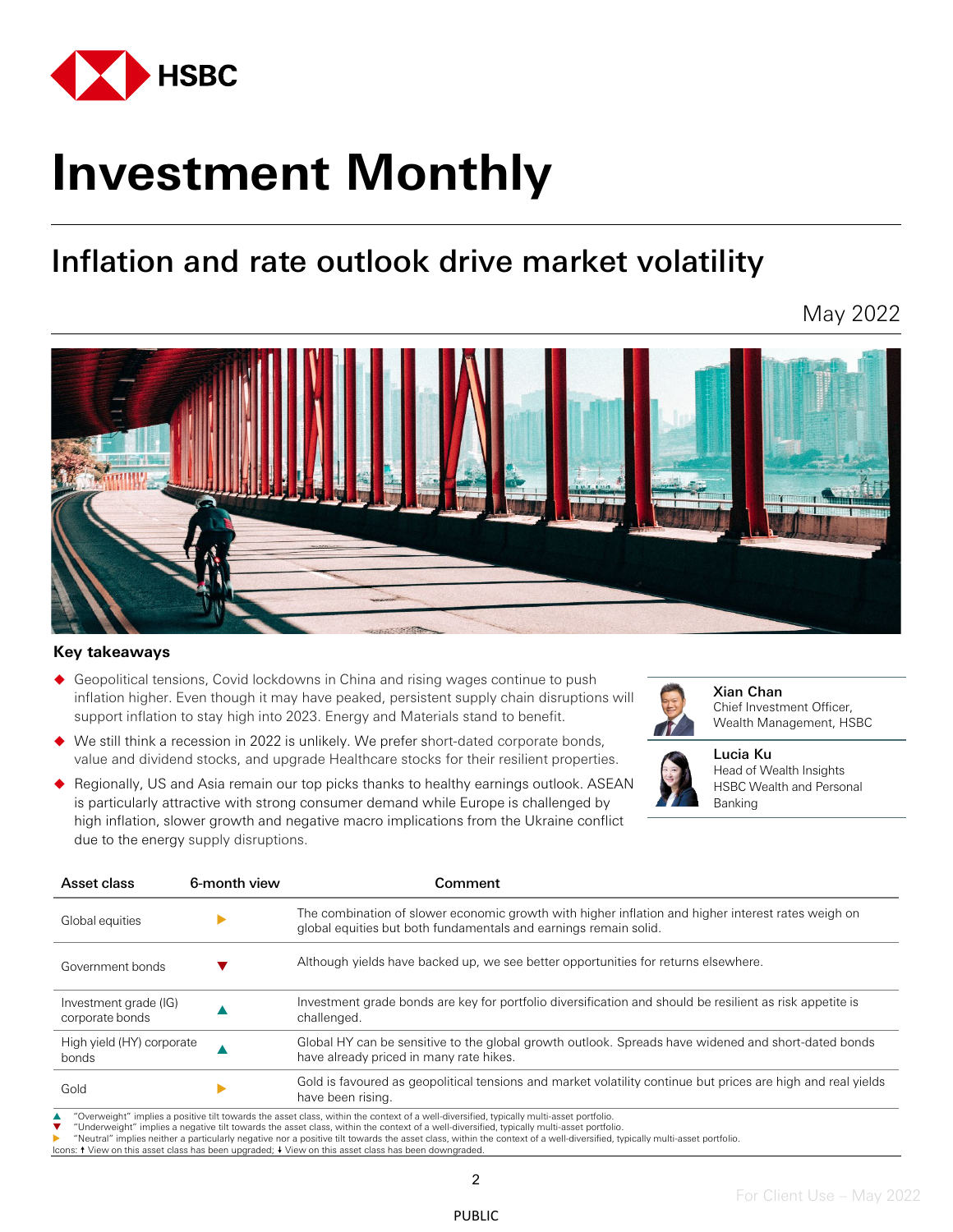### **Talking points**

Each month, we discuss 3 key issues facing investors

#### **1. What is driving inflation to go higher?**

- ◆ The geopolitical tensions in Ukraine, Covid lockdowns in China, rising wages and economic reopening pushing services prices up in some markets continue to drive inflation higher (e.g. 8.5% in the US and 7.4% in Eurozone in March). Will it go further up?
- ◆ The decline of the daily retail gasoline prices since mid-March provides favourable base effects. Some economists expect inflation to gradually fall from the current levels. Even so, supply chain disruptions are likely to linger and inflation will stay high into 2023.
- ◆ The global rise in commodity prices continues to benefit Energy and Materials stocks, and commodity-linked currencies. We maintain our preference for quality companies with strong competitive position and margin power to pass on higher input costs.

#### **2. What are the implications of the yield curve move?**

- With more aggressive rate hikes already priced in than we expect, we think the scope for further upside is limited. Short-dated corporate bonds in DM and EM hard currency markets are more attractive. The inversion of the 2-to-10 year Treasury yield curve lasted for 3 days only, reinforcing our view that it is too early to call for a recession. Labour market remains strong.
- ◆ We balance value versus growth stocks as the former is well supported by higher real yields. We also like dividend stocks in search for income. To build portfolio resilience, we upgrade Healthcare (Global & Europe) to Overweight and downgrade Industrials to Underweight in Europe. Financials is a beneficiary of rising rates across the regions.
- ◆ Despite higher real yields, gold is favoured as a diversifier to hedge inflation and geopolitical risks. But unless real yields comes down, we see limited upside, so we remain Neutral.

#### 3**. Which regions are more resilient?**

- ◆ US and Asia remain our top pick thanks to the healthy earnings outlook. US economic activity slowed in Q1 due to rising Covid cases but consumer demand and the labour markets remain strong. M&A and economic activity is expected to rebound in 2H.
- ◆ Asia is attractively priced with Australia, Malaysia and Indonesia benefitting from the rise in commodity prices and demand for raw materials, while other ASEAN markets see strong consumer demand. China's 4.8% Q1 GDP growth, attractive valuations and policy easing measures are positive but the zero-Covid policy and related lockdowns weigh on growth. We remain Neutral for now.
- ◆ Despite the policy continuity expected with Macron's reelection as French president, the European investment outlook remains challenged by high inflation and low growth, and is more vulnerable to the energy supply disruptions. We expect Europe's GDP growth to be 2.6% for 2022.

#### Chart 1: **We expect stickier inflation in 2022, and a slower pace of decline thereafter**

|                      |      | Inflation |       |
|----------------------|------|-----------|-------|
| Country/ Region      | 2021 | 2022f     | 2023f |
| Global               | 3.8  | 6.9       | 4.7   |
| Developed            | 3.2  | 6.1       | 2.9   |
| Emerging             | 4.1  | 7.4       | 5.7   |
| <b>United States</b> | 4.7  | 7.1       | 3.4   |
| Eurozone             | 2.6  | 6.3       | 2.7   |
| United Kingdom       | 2.6  | 8.0       | 4.6   |

Source: HSBC Global Research forecasts, HSBC Global Private Banking as at 22 April 2022.



Chart 2: Rate hikes in coming Fed meetings priced by the markets

Source: Bloomberg, HSBC Global Private Banking as at 28 April 2022.

#### **Chart 3: Consensus earnings look strong for US & Asia**

| <b>Index</b>                    | <b>Forward</b><br><b>P/E Ratio</b> | <b>EPS 2022%</b><br>Growth | <b>EPS</b><br>2023%<br>Growth |
|---------------------------------|------------------------------------|----------------------------|-------------------------------|
| S&P 500                         | 19.4                               | $9.7\%$                    | $9.0\%$                       |
| <b>DOW</b>                      | 18.0                               | 9.9%                       | $9.1\%$                       |
| Nasdag                          | 27.5                               | 19.2%                      | 14.6%                         |
| <b>MSCI</b> Europe              | 13.4                               | 5.3%                       | 6.4%                          |
| <b>MSCI EM Asia</b>             | 12.3                               | 11.2%                      | 11.5%                         |
| <b>MSCI EM Asia</b><br>ex China | 13.5                               | 10.5%                      | $8.1\%$                       |

Source: Bloomberg, HSBC Global Private Banking as of 18 April 2022. Past performance is not a reliable indicator of future performance.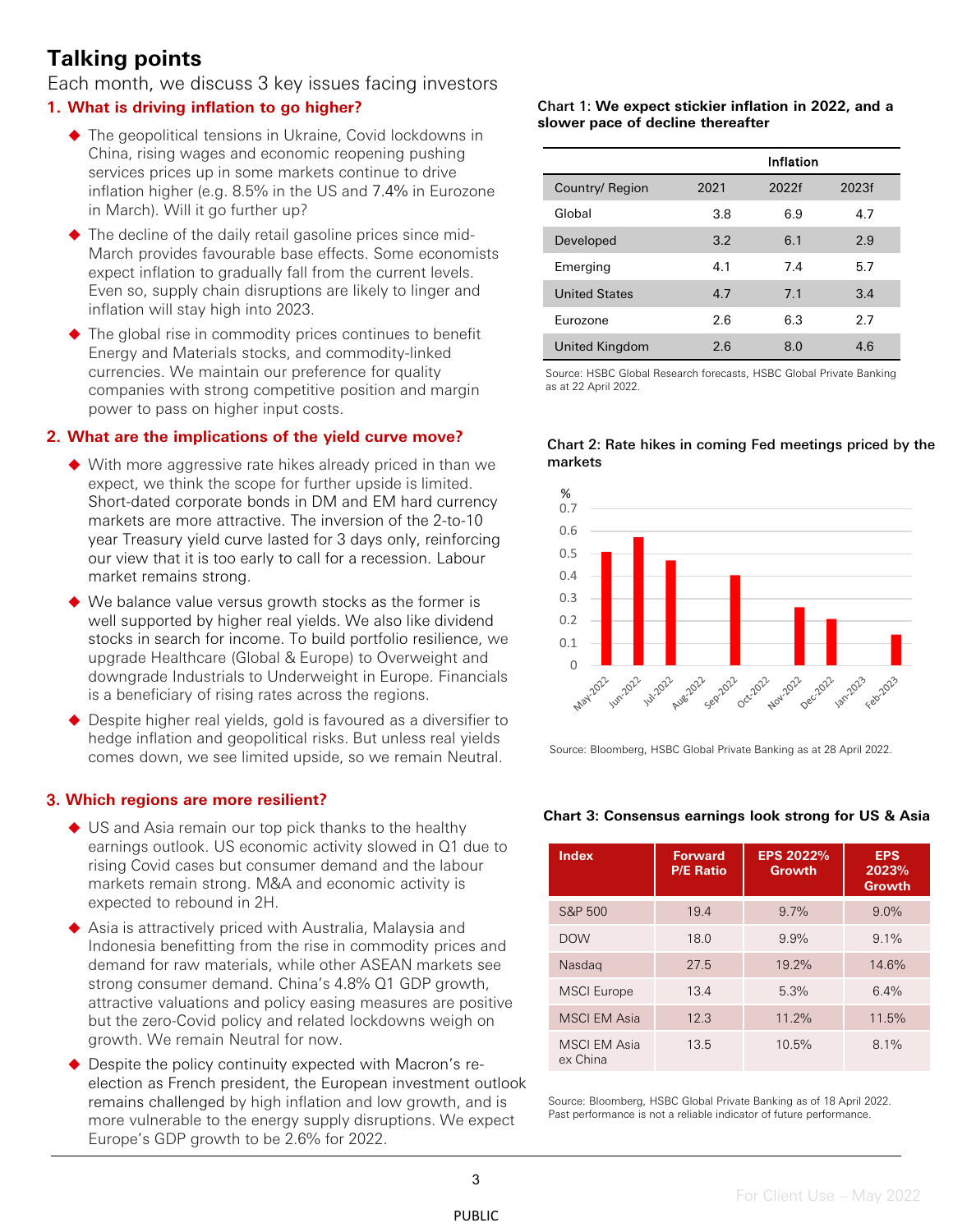#### **Asset Class Views**

#### Our latest house view on various asset classes

| Asset class                                 | 6-month view | Comment                                                                                                                                                                                                                                        |
|---------------------------------------------|--------------|------------------------------------------------------------------------------------------------------------------------------------------------------------------------------------------------------------------------------------------------|
| <b>Global equities</b>                      |              |                                                                                                                                                                                                                                                |
| Global                                      | ▶            | The combination of slower economic growth with higher inflation and higher interest rates weigh on global equities but<br>both fundamentals and earnings remain solid.                                                                         |
| <b>United States</b>                        | ▲            | They are still our biggest equity overweight due to the size and quality character of US stocks. Consumer demand and<br>labour markets remain strong.                                                                                          |
| United Kingdom                              | ▶            | Attractively valued but rate & tax hikes and declining real incomes pose challenges.                                                                                                                                                           |
| Eurozone                                    | ▼            | ECB tightening, high energy prices and the Russia-Ukraine war weigh on Eurozone equities.                                                                                                                                                      |
| Japan                                       | ▶            | Autos and industrials are hit by supply chain issues but capital goods see good demand.                                                                                                                                                        |
| <b>Emerging Markets (EM)</b>                | ▶            | Fed tightening is a concern while geopolitical tensions cause repositioning. Asia is relatively more resilient.                                                                                                                                |
| EM EMEA                                     | ▼            | The region continues to be impacted by a refugee crisis, while high energy prices may dampen growth.                                                                                                                                           |
| <b>EM Latam</b>                             | ▶            | Commodity exposure benefits the region but there are risks around rate hikes and politics.                                                                                                                                                     |
| <b>Asian equities</b>                       |              |                                                                                                                                                                                                                                                |
| Asia ex-Japan                               | ▲            | The region is supported by attractive valuations and healthy earnings expectations. The markets are exposed to fewer<br>rate hikes and are well positioned to benefit from re-opening. ASEAN growth is solid.                                  |
| China                                       | ▶            | The zero-Covid policy and related measures pose near-term challenges but the longer-term themes of technological<br>innovation and a rising consumer class, as well as policy easing measures are supportive.                                  |
| India                                       | ▶            | High oil prices could slow economic recovery and macroeconomic uncertainty around growth and inflation weighs on<br>investment. New fiscal and manufacturing reforms should lift growth momentum over time.                                    |
| Hong Kong                                   | ▶            | Many social distancing restrictions have been relaxed from 21 April onwards. We see positive economic recovery<br>momentum spurred by more fiscal support and improved consumer sentiment.                                                     |
| Singapore                                   | ▲            | Singapore benefits from global growth. We see positive economic recovery momentum on the back of consumption<br>recovery, tourism rebound and infrastructure boom.                                                                             |
| South Korea                                 | ▶            | The growth outlook is slower due to the Omicron wave weighing on consumption and the country's reliance on global<br>trade. However, there could be shifts in growth drivers from exports to consumption in the coming quarters.               |
| Taiwan                                      | ▲            | We favour Taiwan equities given the market's exposure to the global semiconductor upcycle and the new wave of<br>digital transformation. Growth in exports for Q1 is strong but a resurgence in Covid-19 cases creates uncertainty.            |
| <b>Government bonds</b>                     |              |                                                                                                                                                                                                                                                |
| Developed markets (DM)                      | ▼            | Although yields have backed up, they remain volatile and the asset class is unattractive.                                                                                                                                                      |
| <b>United States</b>                        | ▶            | Yield curves are so flat and duration risk does not appear to be fully compensated.                                                                                                                                                            |
| United Kingdom                              | ▶            | Inflation pressures amid supply chain disruptions support policy tightening. Risk-adjusted returns look poor.                                                                                                                                  |
| Eurozone                                    | ▼            | The hawkish market expectations of rate hikes alongside geopolitical tensions have driven up European government<br>bond yields which remain unattractive from a cross-market perspective.                                                     |
| Japan                                       | ▼            | Yields of Japanese government bonds have risen, following the pricing of DM monetary policy tightening. But from an<br>international comparison, yields are still unattractive and we expect the Bank of Japan to keep loose monetary policy.  |
| <b>Emerging Markets</b><br>(Local currency) | ▶            | Select opportunities exist but some EM countries are hiking rates and USD remains strong.                                                                                                                                                      |
| <b>Emerging Markets</b><br>(Hard currency)  |              | Amid higher Treasury volatility, we still find yield but remain selective.                                                                                                                                                                     |
| Corporate bonds                             |              |                                                                                                                                                                                                                                                |
| Global investment grade (IG)                | ▲            | Investment grade bonds are key for portfolio diversification and should be resilient as risk appetite is challenged. We<br>focus on carry opportunities.                                                                                       |
| USD investment grade (IG)                   | ▲            | We continue to keep duration short. The strong US jobs report in March bodes well for the consumer spending<br>outlook. Corporate earnings outlook is healthy.                                                                                 |
| <b>EUR and GBP investment</b><br>grade (IG) | ▲            | The recent cheapening of Eurozone credit represents an opportunity for buy-and-hold investors, while GBP credit has<br>proven to be relatively resilient in the face of geopolitical uncertainty, with a hawkish BoE already priced in.        |
| Asia investment grade (IG)                  | ▲            | Asia IG credit is supported by strong domestic fundamentals, manageable inflation, and positive reopening outlook in<br>the ASEAN region. We see attractive carry opportunities in Chinese SOE issuers, Chinese local currency debt and        |
| Global high-yield (HY)                      | ▲            | Indonesian hard currency bonds.<br>Global HY can be sensitive to the global growth outlook. Spreads have widened and short-dated bonds have already                                                                                            |
| US high-yield (HY)                          | ▲            | priced in many rate hikes.<br>US high-yield benefits from high exposure to energy. We find attractive income generation opportunities in the short-<br>dated high yield space. Low default rates and solid credit fundamentals are supportive. |
| European high-yield ex UK                   | ▲            | Spreads have widened due to the proximity of Europe and its banking system to the geopolitical uncertainty. This                                                                                                                               |
| (HY)<br>Asia high-yield (HY)                | ▲            | offers some attractive opportunities in our search for carry with a focus on quality to build resilient portfolios.<br>Asia high-yield offers attractive carry and we gain exposure through a diversified quality-focused approach. Short-     |
| <b>Commodities</b>                          |              | dated HY offers more resilient returns.                                                                                                                                                                                                        |
| Gold                                        | ▶            | Gold is favoured as geopolitical tensions and market volatility continue but prices are high and real yields have been                                                                                                                         |
| Oil                                         | ▶            | rising.<br>High price levels reflect supply concerns but demand is starting to decline.                                                                                                                                                        |
|                                             |              | 4                                                                                                                                                                                                                                              |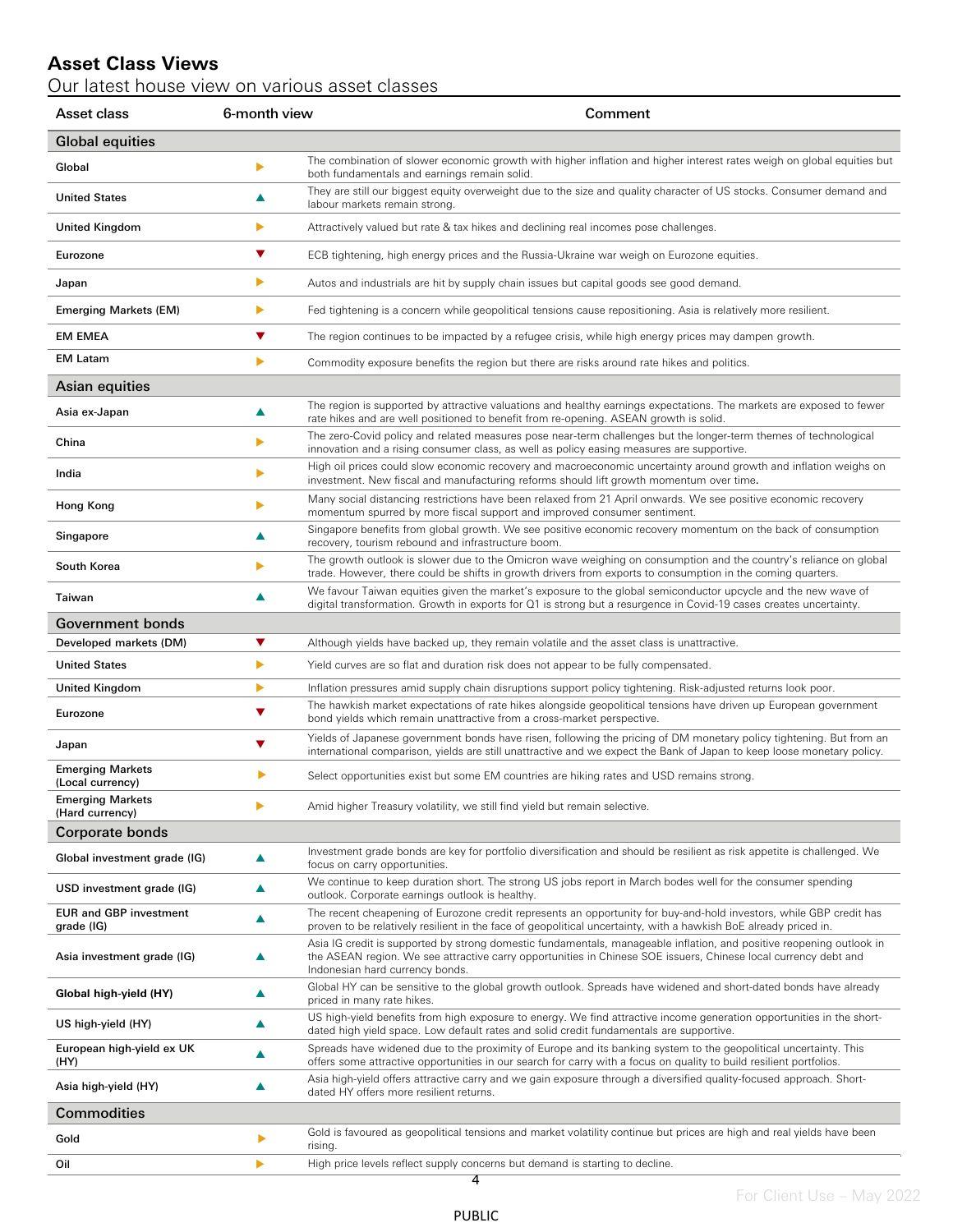#### **Sector Views**

Global and regional sector views based on a 6-month horizon

| <b>Sector</b>             | Global | <b>US</b> | <b>Europe</b> | Asia | <b>Comment</b>                                                                                                                                                                                                                                                                                                                                            |
|---------------------------|--------|-----------|---------------|------|-----------------------------------------------------------------------------------------------------------------------------------------------------------------------------------------------------------------------------------------------------------------------------------------------------------------------------------------------------------|
| Consumer<br>Discretionary |        |           |               |      | Inflation, labour shortages, persistent supply chain issues and geopolitical tensions<br>limit the sector's recovery. Pent-up demand provides some room for optimism with<br>many companies raising prices to recover higher input costs (Q1 results). Unless<br>inflation can be contained soon, rising cost of living may start to soften demand.       |
| Financials                |        |           |               |      | As inflationary pressures increase, rate-rise expectations support banking stocks. In<br>Europe and Asia, low valuations, robust capital markets activity, rising insurance<br>premiums and thriving mortgage loans are drivers. In contrast, US financials are<br>trading at a significant premium to their peers after many quarters of strong results. |
| Industrials               |        |           |               |      | Slowing growth and rising input costs (commodities, labour and energy) weigh on<br>profits and sentiment, accelerating the trend for greater automation. Supply chain<br>issues persist from multiple causes. Valuations have declined, but given the greater<br>challenges now faced in the region, we downgrade European Industrials.                   |
| Information<br>Technology |        |           |               |      | The slowing growth in the US, China and Europe pose challenges. Valuations<br>remain elevated but are no longer rich. We remain positive as digitalisation,<br>electrification and automation should drive long-term, above average growth for the<br>next decade. We focus on companies with strong cash-generative businesses.                          |
| Communication<br>Services |        |           |               |      | The sector benefits from increased data usage as more activity shifts on-line and<br>business digitises. The 5G roll-out is positive for telecom equipment providers but<br>neutral/negative initially for service providers. As the 5G roll-out in Asia is well<br>advanced, we see fewer opportunities in the region.                                   |
| Materials                 |        |           |               |      | Despite slowing growth in China, under investment to increase capacity to meet<br>surging demand as economies reopen, as well as ongoing geopolitical instability will<br>drive commodity prices. Valuations appear attractive. In contrast, the outlook for<br>chemical and cement stocks is more mixed given rising feedstock and energy prices.        |
| <b>Real Estate</b>        |        |           |               |      | Private residential real estate is seeing strong demand supported by high savings<br>rate and lower interest rates. Commercial real estate is suffering low demand as<br>corporates look to reduce office space and retail moves online.                                                                                                                  |
| <b>Consumer Staples</b>   |        |           |               |      | The sector contains many quality stocks with good dividend yields. However,<br>valuations are somewhat elevated, so a selective approach focusing on quality<br>stocks with strong brands and/or pricing power is important. This will enable them to<br>protect margins and earnings as inflationary pressures mount.                                    |
| Energy                    |        |           |               |      | Geopolitical uncertainties, low inventories and supply-demand imbalances continue<br>to drive prices higher. We expect energy prices to either stabilise at these elevated<br>levels or push higher. Chronic under-investment is likely to support prices in the<br>medium term despite the energy transition gaining momentum.                           |
| Healthcare                | ▲↑     |           | ▲↑            | ▶    | Pharma stocks are characterised by strong cash flows and resilient business models.<br>While medical technology sector should benefit from pent-up demand for elective<br>surgical procedures in 2022/23, the biotechnology sector provides more speculative<br>investment opportunities with their innovative medicines.                                 |
| <b>Utilities</b>          |        |           |               | ▶    | Renewable stocks are gaining attention after stock prices and valuation pulled back<br>significantly from overly optimistic levels. Caution is still required as companies may<br>not be able to pass on rising energy prices which may impact margins negatively.                                                                                        |